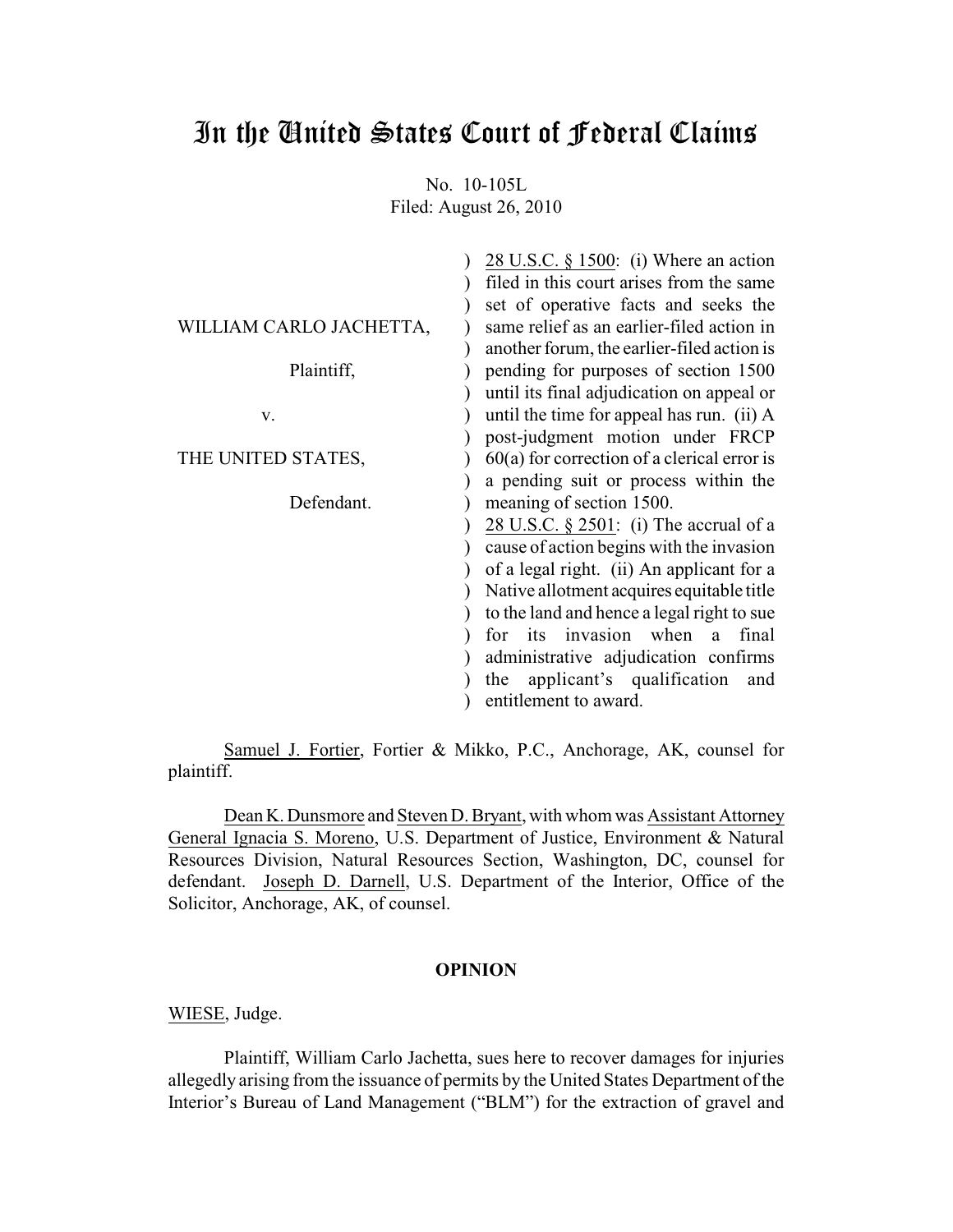other resources from plaintiff's land. Defendant has moved to dismiss the complaint for lack of jurisdiction. The parties have fully briefed the issues and the court heard oral argument on July 21, 2010. For the reasons set forth below, defendant's motion to dismiss is granted.

### BACKGROUND

This case arises under the Alaska Native Allotment Act of 1906, as amended, 43 U.S.C. §§ 270-1 to 270-3 (1970) ("ANAA" or "the Act"), a statute enacted by <sup>1</sup> Congress "to enable individual natives of Alaska to acquire title to the lands they use and occupy and to protect the lands from the encroachment of others." 43 C.F.R. § 2561.0-2 (2010). The Act authorizes the Secretary of the Interior to grant homestead allotments of up to 160 acres of nonmineral Alaskan land to any Indian, Aleut, or Eskimo of full or mixed blood who resides in and is a native of Alaska, and who is the head of a family, or is 21 years of age.

In order to obtain title to land under the Act, a prospective allottee is required to file an application with the BLM, an action that serves to segregate the land and gives the applicant presumptive priority over all other claimants. 43 C.F.R. § 2561.1. The BLM will not grant an allotment, however, until the agency has surveyed the land and until the applicant has provided satisfactory proof of substantially continuous use and occupancy of the land for a period of at least five years. 43 C.F.R.  $\S 2561.2(a).^2$ 

Pursuant to this regulatory scheme, plaintiff submitted an allotment application to the BLM on December 10, 1971. Although the record indicates that plaintiff intended to apply for two parcels—a 50-acre plot located in Tanana, Alaska, and a 110-acre plot located north of Fairbanks, Alaska (now referred to as

<sup>&</sup>lt;sup>1</sup> The ANAA was repealed on December 18, 1971, by section 18 of the Alaska Native Claims Settlement Act, 43 U.S.C. § 1617(a) (1994), with a savings clause preserving allotment applications pending on that date.

<sup>&</sup>lt;sup>2</sup> 43 C.F.R. § 2561.0-5(a) defines "substantially continuous use and occupancy" as follows:

The term . . . contemplates the customary seasonality of use and occupancy by the applicant of any land used by him for his livelihood and well-being and that of his family. Such use and occupancy must be substantial actual possession and use of the land, at least potentially exclusive of others, and not merely intermittent use.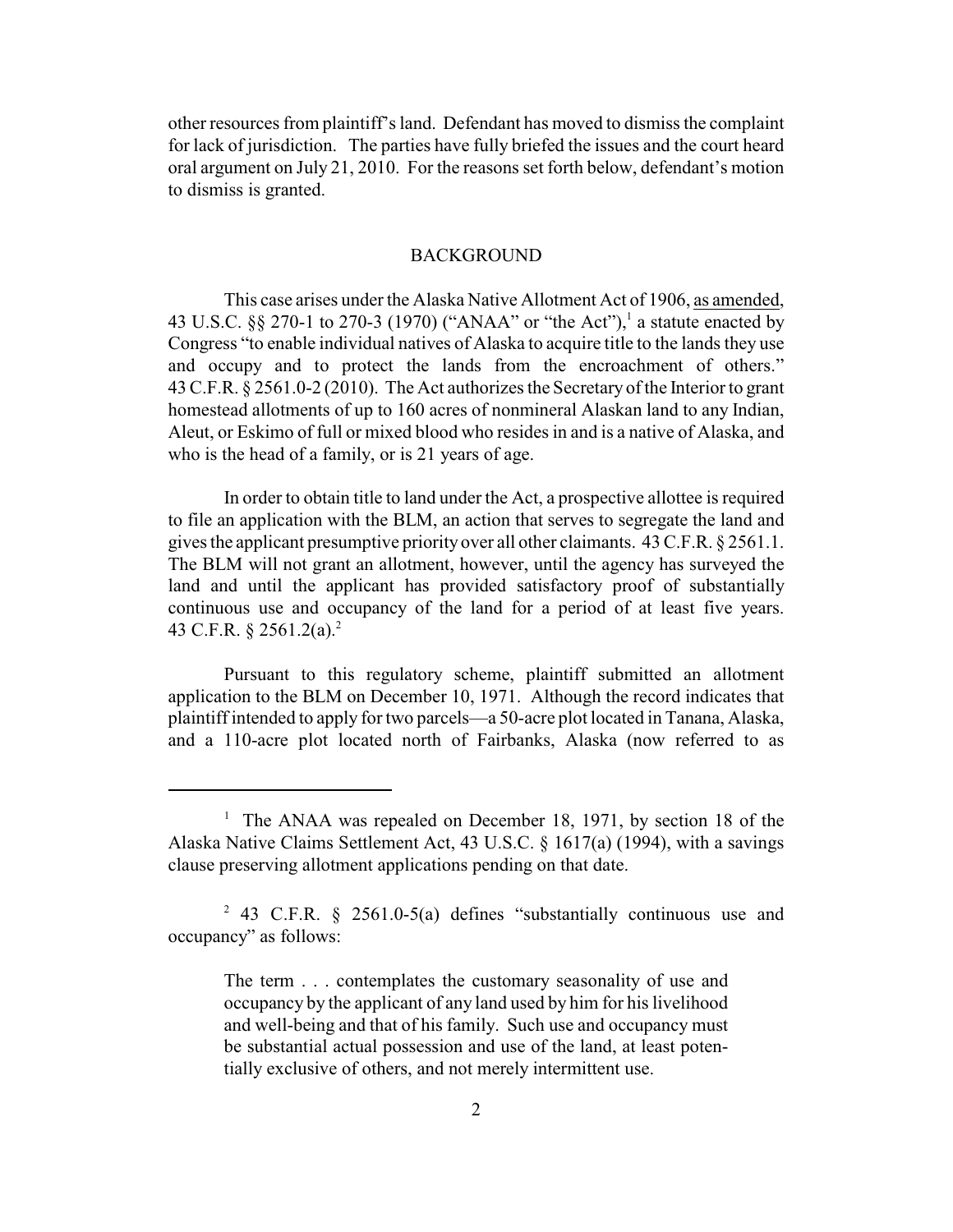"Parcel B")—plaintiff's application was successfully processed only with respect to the Tanana site. The BLM, in other words, neither approved an application nor issued a certificate of allotment for Parcel B.

Plaintiff did not learn of this omission until 1983. Following his discovery, plaintiff submitted a request to the BLM on May 31, 1983, to amend his original application to include Parcel B. On April 15, 1986, the BLM denied plaintiff's request. Plaintiff appealed the determination to the Interior Board of Land Appeals ("IBLA"). In a decision dated September 13, 1988, the IBLA concluded that a factual issue existed as to whether plaintiff had in fact identified Parcel B as part of his original application and thus referred the matter to an administrative law judge for resolution. William Carlo, Jr., 104 IBLA 277 (1988).

Following an August 1989 hearing, the administrative law judge held that plaintiff had indeed filed a timely application for Parcel B. On appeal, the IBLA upheld that finding and returned the case to the BLM for further processing. Bureau of Land Management v. William Carlo, Jr., 133 IBLA 206 (1995).

On June 5, 1996, the BLM conducted a field examination of Parcel B to determine whether plaintiff had made qualifying use of the land. By letter dated December 28, 2000, the BLM notified plaintiff that his Native allotment application for Parcel B could not be legislatively approved and that his application would therefore require full adjudication.<sup>3</sup> The BLM accordingly requested that plaintiff provide evidence of qualifying use, including "notarized witness statements which clearly support your use and occupancy of the land, stating the date you started using the land and the type of use . . . and any additional information that might support these specific types of use."

Although plaintiff complied with the BLM's request, the BLM ultimately concluded that there was insufficient evidence of qualifying use and occupancy and thus issued a contest complaint on January 28, 2002, challenging plaintiff's application for Parcel B. Following a hearing on this issue, an administrative law judge ruled on March 10, 2003, that plaintiff had "clearly and convincingly demonstrated" that he was entitled to the allotment and thus entered an order approving plaintiff's application for a Native allotment for Parcel B. The BLM accordingly issued an allotment certificate to plaintiff for Parcel B on July 22, 2004.

<sup>&</sup>lt;sup>3</sup> On December 2, 1980, Congress enacted the Alaska National Interest Lands Conservation Act, 43 U.S.C.  $\S$  1634(a)(1)(A) (2006), to address the backlog of Native allotment applications then before the BLM by allowing for the legislative approval of certain applications that were pending on or before December 18, 1971. See, e.g., Olympic v. United States, 615 F.Supp. 990, 994 (D. Alaska 1985).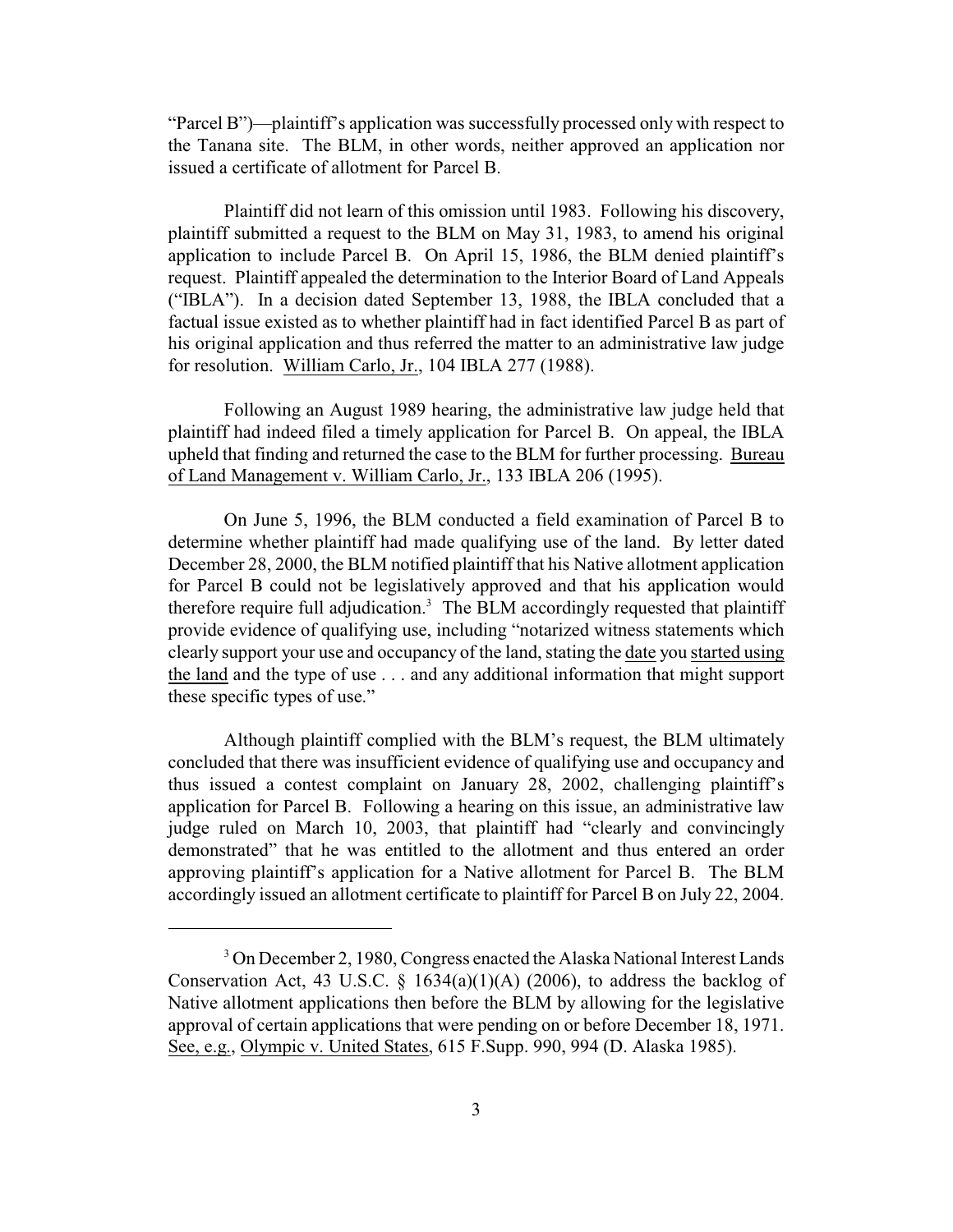Beginning as early as 1973, however, the BLM had approved a number of land-use applications from various third parties, including the state of Alaska and the Alyeska Pipeline Service Company, to extract gravel and other resources from Parcel B. In an August 30, 2004, report of a trespass investigation commissioned by the Native Village of Tanana, an investigator concluded that the BLM's records, though incomplete, "show that Alyeska has extracted at least \$25,750 in minerals since 1986" from Parcel B and that "approximately 700,000 cubic yards of material were removed from the mineral site by Alyeska and the [Alaska Department of Transportation and Public Facilities] during the construction of the Trans-Alaska Pipeline and associated infrastructure." Based on these findings, plaintiff filed an administrative claim with the BLM in March 2005 seeking \$2.5 million as compensation for extracted minerals and alleged damage to his property.

The matter was referred to the Department of the Interior's Office of the Solicitor. In an administrative determination dated June 5, 2008, an attorney-advisor for that office denied plaintiff's claim on various grounds, including (i) that plaintiff had failed to demonstrate that the BLM had breached a duty that was actionable under state tort law as is required by the Federal Tort Claims Act, 28 U.S.C. §§ 2671–2680 (the statute under which plaintiff brought his claim); (ii) that no evidence existed that the BLM was negligent in its handling of Parcel B once the agency became aware of plaintiff's claim to the property; and (iii) that plaintiff had suffered no damages because he could not have received an allotment under the law in effect at the time he filed his application and no evidence existed that gravel had been removed from Parcel B since the allotment's certification in  $2004.<sup>4</sup>$ 

On May 25, 2004, just over a year after the issuance of the administrative law judge's decision approving plaintiff's allotment application, the BLM rejected or nullified each of the various land-use approvals associated with Parcel B. Specifically, the BLM rejected the state of Alaska's application for the allotment land and further determined that "[s]ince [plaintiff's] use and occupancy predates the material site application, the Alyeska Pipeline Service Company permit . . . is rejected as to the part conflicting with Native allotment application [for] Parcel B." In addition, the BLM concluded that a right of way issued to Yukon Pacific Corporation was null and void as to the land within Parcel B.

<sup>&</sup>lt;sup>4</sup> The decision explained that gravel lands were not available for Native allotments until 1980, when the Alaska National Interest Lands Conservation Act redefined "non-mineral" lands (and thus lands eligible to be allotted under the ANAA) to include land valuable for deposits of sand and gravel. The decision thus concluded that under the law in effect at the time plaintiff filed his December 10, 1971, application, Parcel B was not available for an allotment because it was deemed valuable for gravel.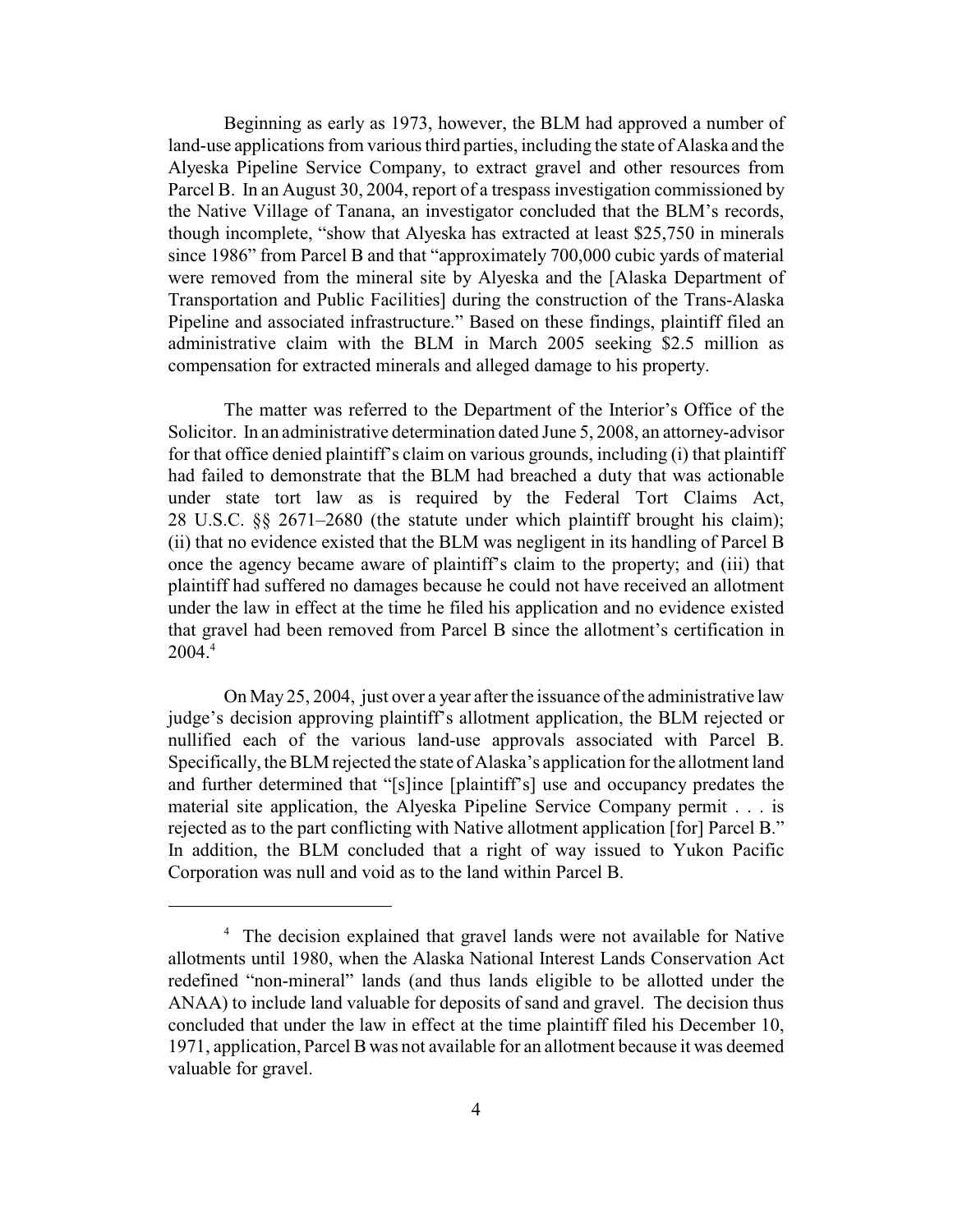Plaintiff filed suit in the United States District Court for the District of Alaska on November 26, 2008, against the United States, the BLM, the state of Alaska, and Alyeska Pipeline seeking damages for injuries allegedly arising from Alyeska's removal of rock, sand, and gravel from Parcel B. William Carlo Jachetta v. United States et al., No. 3:08-CV-00262-RRB. In particular, plaintiff alleged that the BLM had "wrongfully" approved the various land-use applications, thereby violating the United States' fiduciary duty to plaintiff and resulting in a taking of his property under the Fifth Amendment.

On October 15, 2009, the district court entered an order and judgment dismissing plaintiff's claims against the United States and the BLM for lack of subject matter jurisdiction. On November 23, 2009, the court additionally ruled that there was no just reason for delay in the entry of partial judgment under Rule 54(b) of the Federal Rules of Civil Procedure ("FRCP").<sup>5</sup> The court accordingly amended its earlier judgment on January 6, 2010, to read as follows:

#### IT IS ORDERED AND ADJUDGED:

THAT plaintiff's claims against the United States of America and BLM are dismissed for lack of jurisdiction and for failure to state a claim upon which relief can be granted.

THAT the court finds there is no just reason for delay of entry of a partial judgment.

On January 19, 2010, plaintiff filed a motion to amend the judgment, asking the court to correct a "clerical error" under FRCP  $60(a)$ . While that motion was pending, plaintiff filed suit in this court on February 18, 2010, alleging essentially the same claims asserted in the district court: that the BLM's granting of land-use

 $5$  FRCP 54(b) allows for the entry of a final judgment against one or more, but fewer than all, of the parties in a multi-party lawsuit. Although the district court dismissed the claims against the United States, the BLM, and the state of Alaska, the claims against Alyeska Pipeline remained pending.

 $\delta$ . In his motion to amend, plaintiff asserted that the judgment incorrectly indicated that the claims against the United States and the BLM had been dismissed both for lack of subject matter jurisdiction and for failure to state a claim upon which relief could be granted. Plaintiff argued, however, that the judge's October 15, 2009, order had dismissed the claims on the first ground only (i.e., for lack of subject matter jurisdiction). Plaintiff thus sought to have the judgment amended to reflect that fact.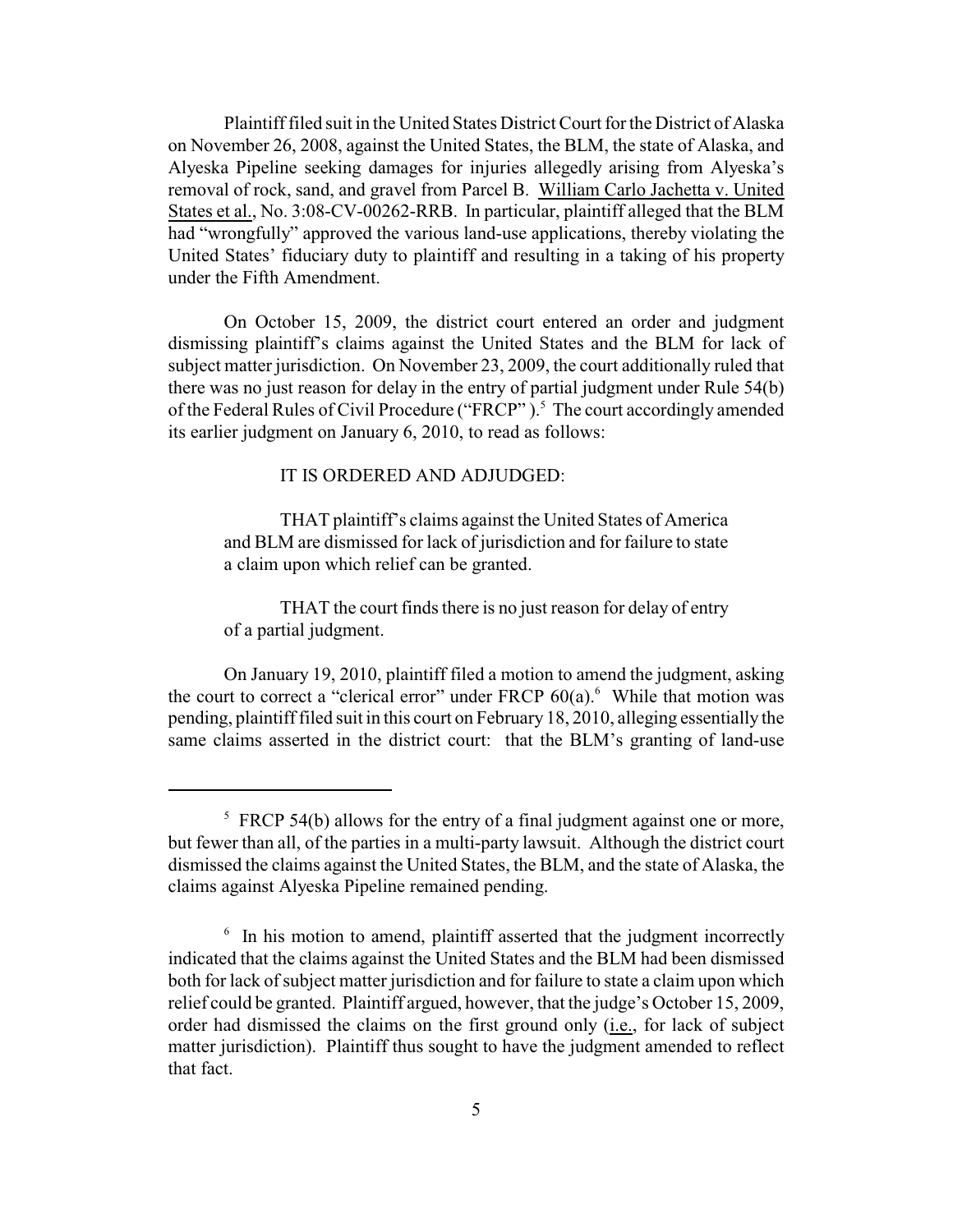approvals to the state of Alaska and to Alyeska Pipeline constituted a breach of the United States' fiduciary duty to plaintiff and resulted in a Fifth Amendment taking of his property for which compensation is due.<sup>7</sup>

On February 22, 2010, plaintiff filed an appeal with the Ninth Circuit challenging the district court's dismissal of his claims against the United States and the BLM. William Carlo Jachetta v. United States, No. 10-35175. Also on February 22, 2010, the district court granted plaintiff's motion to amend the judgment and accordingly issued a second amended judgment on February 23, 2010, specifying that plaintiff's claims against the United States and the BLM were dismissed for lack of jurisdiction only and not for failure to state a claim as had been earlier indicated. Plaintiff's Ninth Circuit appeal remains pending.

### DISCUSSION

Defendant offers two jurisdictional challenges to plaintiff's complaint. First, defendant argues that this court is prohibited under 28 U.S.C. § 1500 (2006) from exercising jurisdiction over a claim if the same claim is pending against the United States in another forum at the time the complaint is filed here. Defendant thus maintains that we have no jurisdiction over the instant suit because virtually identical claims were pending before the district court when plaintiff's present complaint was filed. Second, and in the alternative, defendant contends that plaintiff's complaint is time-barred because plaintiff's cause of action accrued more than six years before he filed suit here and thus falls outside this court's six-year statute of limitations period identified in 28 U.S.C. § 2501(2006). We address these arguments in turn below.

#### A.

28 U.S.C. § 1500, titled "Pendency of claims in other courts," provides as follows:

The United States Court of Federal Claims shall not have jurisdiction of any claim for or in respect to which the plaintiff or his assignee has pending in any other court any suit or process against the

 $\alpha$  According to the complaint, the United States breached its fiduciary duty to plaintiff by (i) failing to segregate the land contained in Parcel B; (ii) failing to prevent losses to trust funds, including the collection of rent on plaintiff's behalf; and (iii) failing to provide an accounting of payments received in connection with the land since December 10, 1971, the date plaintiff submitted his allotment application to the BLM.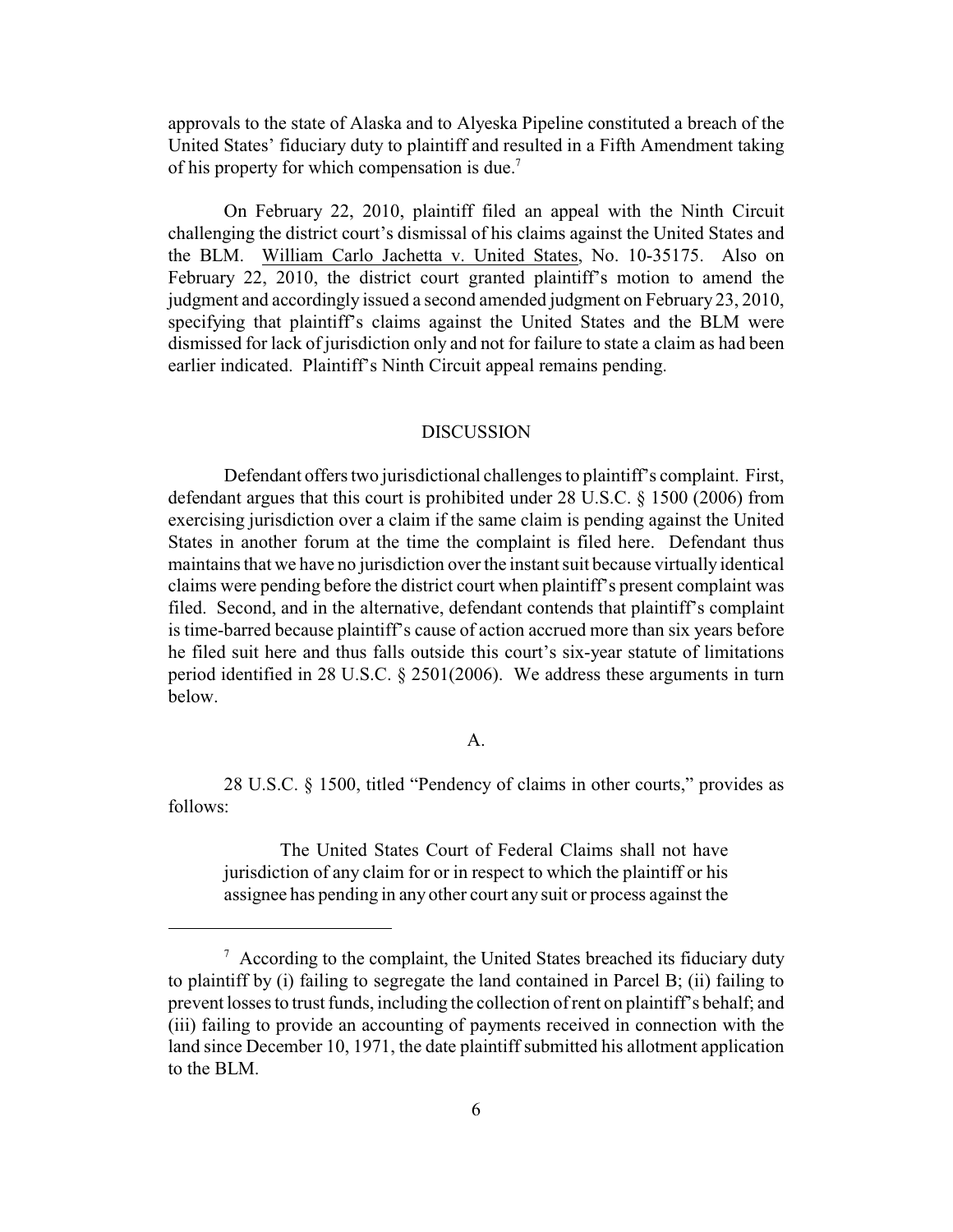United States or any person who, at the time when the cause of action alleged in such suit or process arose, was, in respect thereto, acting or professing to act, directly or indirectly under the authority of the United States.

As the Federal Circuit observed in UNR Industries, Inc. v. United States, 962 F.2d 1013, 1019 (Fed. Cir. 1992), aff'd sub nom. Keene Corp. v. United States, 508 U.S. 200 (1993), the purpose of section 1500 is to protect the United States from having to defend against the same claim in two different courts at the same time. In determining the applicability of that section, a court must make two inquiries: first, whether the newly filed claims arise from the same set of operative facts and seek the same relief as the earlier-filed claims and second, whether the earlier-filed claims are in fact pending in another forum. Tohono O'Odham Nation v. United States, 559 F.3d 1284, 1287–88 (Fed. Cir. 2009), cert. granted,130 S.Ct. 2097 (2010); Loveladies Harbor, Inc. v. United States, 27 F.3d 1545, 1551 (Fed. Cir. 1994). Here, the first inquiry is easily resolved: in both his district court action and in the instant suit, plaintiff asserts inverse condemnation and breach of trust claims seeking monetary damages from the United States based on the BLM's "wrongful" approval of land-use applications for the purpose of developing and operating a material site. We thus find that these claims are based on the same set of operative facts and seek essentially the same relief—a conclusion plaintiff does not challenge.

The second inquiry, however, proves more complicated. In general, the relevant time period for applying section 1500 is the date the action was filed in this court. Keene Corp., 508 U.S. at 207–09; Harbuck v. United States, 378 F.3d 1324, 1328–29 (Fed. Cir. 2004), rehearing and rehearing en banc denied (Oct. 15, 2004); Mastrolia v. United States, 91 Fed. Cl. 369, 377 (2010). Plaintiff filed his complaint here on February 18, 2010. At that time, the district court had dismissed plaintiff's complaint against the United States and the BLM for lack of subject matter jurisdiction (on October 15, 2009), had found that there was no just reason for delay in the entry of partial judgment (on November 23, 2009), and had entered judgment allowing for immediate appeal (on January 6, 2010). Plaintiff had filed his Rule 60(a) motion with the district court (on January 19, 2010) but had not yet filed an appeal with the Ninth Circuit (he would later do so on February 22, 2010, the same date the district court would grant plaintiff's Rule 60(a) motion). Plaintiff's motion to amend the district court judgment was therefore pending at the time plaintiff filed suit in this court, but his appeal of that judgment to the Ninth Circuit was not.

Defendant argues that a suit remains pending for purposes of section 1500 during the time in which an appeal may be filed. Defendant thus contends that plaintiff's district court action remained pending when plaintiff filed the instant complaint on February 18, 2010, despite the court's prior dismissal of plaintiff's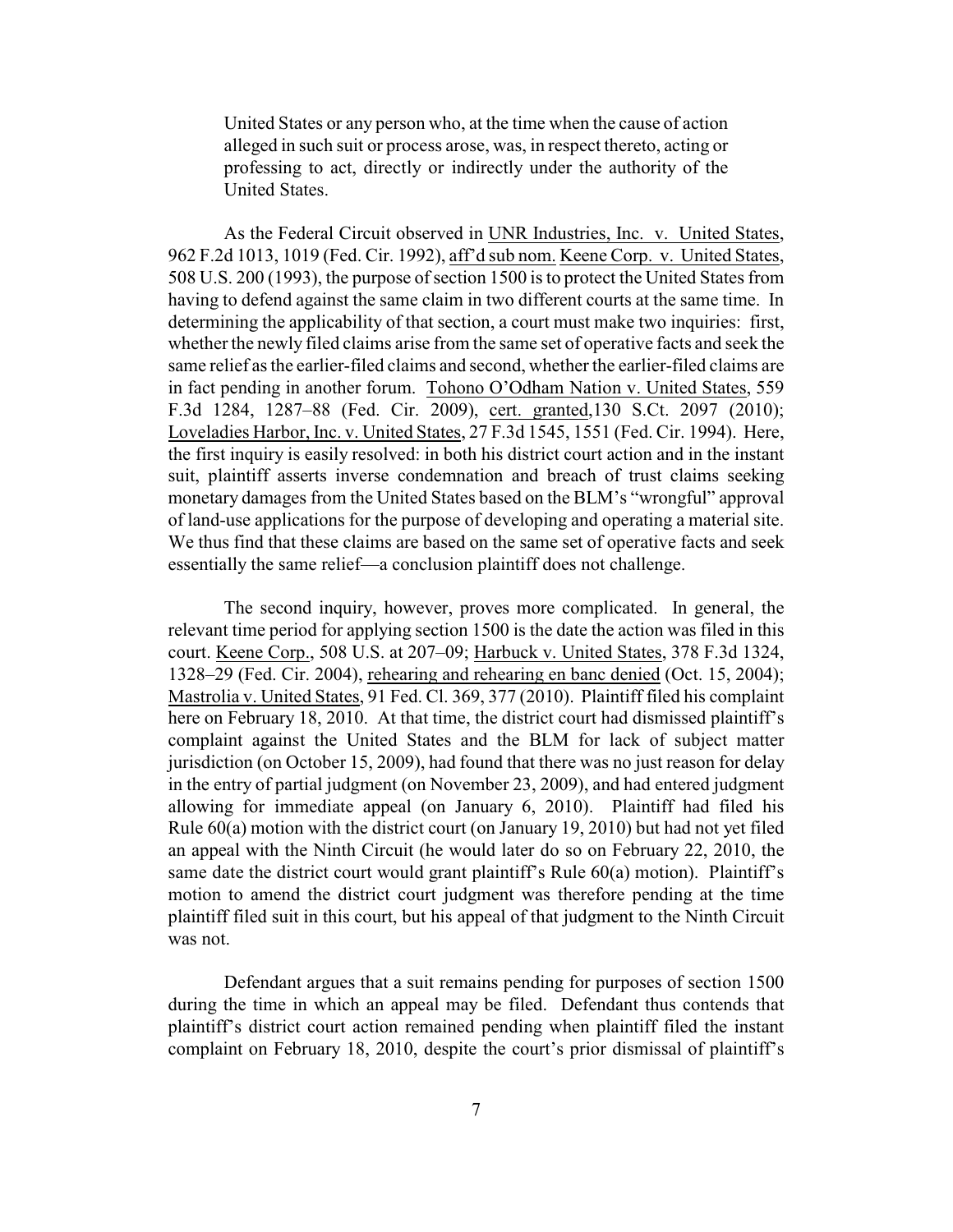claims against the United States and the BLM, because the time for filing an appeal had not yet expired. In the alternative, defendant maintains that even if the district court's October 15, 2009, order of dismissal is seen as concluding the suit, plaintiff's Rule 60(a) motion—operating as a motion for reconsideration and requiring resolution by the court—had the effect of reopening the judgment and thus rendering the suit pending once again for purposes of section 1500. Defendant asserts, in other words, that plaintiff's Rule 60(a) motion constituted a "pending process" under section 1500 and thus deprives this court of jurisdiction.

In response, plaintiff points to Young v. United States, 60 Fed. Cl. 418 (2004), for the proposition that a suit is no longer pending for purposes of section 1500 after it has been dismissed by the trial court but before the judgment has been appealed (at which point the suit is once again characterized as pending). Plaintiff maintains that the district court's disposition of his claims against the United States and the BLM under FRCP 54(b) constituted such a dismissal and that his suit was thus no longer pending on the date his action was filed here. Nor, in plaintiff's view, did his filing of a Rule 60(a) motion alter the operation of this rule. Such a motion, plaintiff maintains, is not an attack on the merits of the judgment, but is directed instead at having the judgment correctly reflect what was in fact decided by the trial court and, as such, neither impairs the finality of the judgment nor affects the time for filing a notice of appeal. Plaintiff thus concludes that the judgment dismissing his claims against the United States and the BLM, entered pursuant to FRCP 54(b), remained in place despite the pendency of plaintiff's Rule 60(a) motion and consequently that no suit was pending against the United States and the BLM at the time his action was filed here.

In determining whether a suit or process was pending in the district court following the entry of a final judgment but prior to the resolution of plaintiff's Rule 60(a) motion or the filing of his appeal, we begin with the analysis set forth in Carey v. Saffold, 536 U.S. 214 (2002). In Carey, the Supreme Court was called upon to interpret the word "pending" as that term is used in 28 U.S.C. § 2244(d), a statute governing the timing of federal habeas corpus appeals in relation to the state conviction process. Under that statute, a state prisoner seeking a federal habeas corpus remedy is required to file a federal petition within one year after the state conviction has become final. 28 U.S.C. § 2244(d)(1). The statute provides, however, that the one-year period does not include the time during which an application for state post-conviction or other collateral review is pending in the state court. 28 U.S.C. § 2244(d)(2).

Among the issues presented in Carey was whether the term "pending" includes the time between a lower court's decision and the filing of a notice of appeal in a higher court. The state of California (the appellant in the action) argued that an application for state collateral review is not pending in the state court during the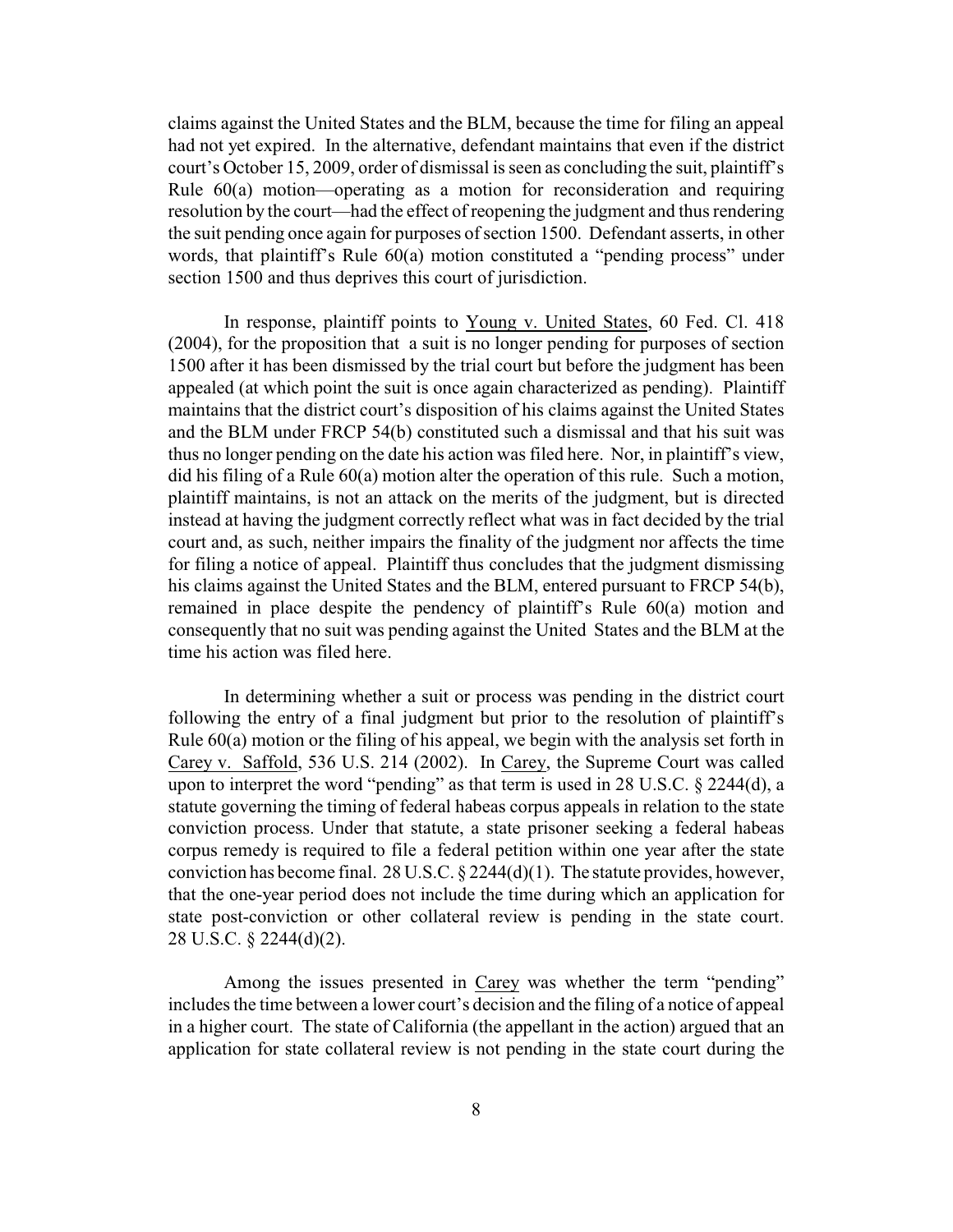interval between the lower court's entry of judgment and the timely filing of a notice of appeal (or petition for review) because the petition is not under court consideration during that period. The Court rejected this position, explaining in part as follows:

California's reading of the word "pending". . . is not consistent with that word's ordinary meaning. The dictionary defines "pending" (when used as an adjective) as "in continuance" or "not yet decided." Webster's Third New International Dictionary 1669 (1993). It similarly defines the term (when used as a preposition) as "through the period of continuance . . . of," "until the . . . completion of." *Ibid.* That definition, applied in the present context, means that an application is pending as long as the ordinary state collateral review process is "in continuance"—*i.e.,* "until the completion of" that process. In other words, until the application has achieved final resolution through the State's post-conviction procedures, by definition it remains "pending."

### 536 U.S. 219–20.

We think this analysis fits the present case. By commencing a suit in the district court, plaintiff engaged a process that carries with it a right to an appeal. Alaska Packers Ass'n v. Pillsbury, 301 U.S. 174, 177 (1937) (observing that "an appeal in a proper case is matter of right"). So long as that right remains exercisable, the process of which it is a part is properly regarded as pending. To read section 1500 in the narrower sense that plaintiff urges—i.e., to regard a suit as pending only when its merits are under active consideration by a court—is to deny the United States the full protections afforded by the statute by allowing a plaintiff to postpone an appeal until after the filing of the same cause of action in this court. That is, of course, the situation present here. We do not believe, however, that Congress could possibly have intended section 1500's reach to be so easily evaded by a litigant's strategic filing. UNR Industries, 962 F.2d at 1022 (observing that "Congress wanted not to dictate the order in which a claimant files suits in the Claims Court and another court on the same claim, but to discourage him from doing so altogether"). In accordance, then, with the definition of the term "pending" adopted in Carey, we hold that a suit is pending for purposes of section 1500 until its final adjudication on appeal or until the time for appeal has run.<sup>8</sup>

<sup>&</sup>lt;sup>8</sup> We recognize that other courts have reached the opposite result with respect to this issue. In Young, 60 Fed. Cl. at 424–25, for instance, the case on which plaintiff relies, the court concluded that "if a claim filed here had already been dismissed or rejected by another court, it is the actual filing of a notice of appeal of that other court's decision that would make the claim 'pending,' and not the mere (continued...)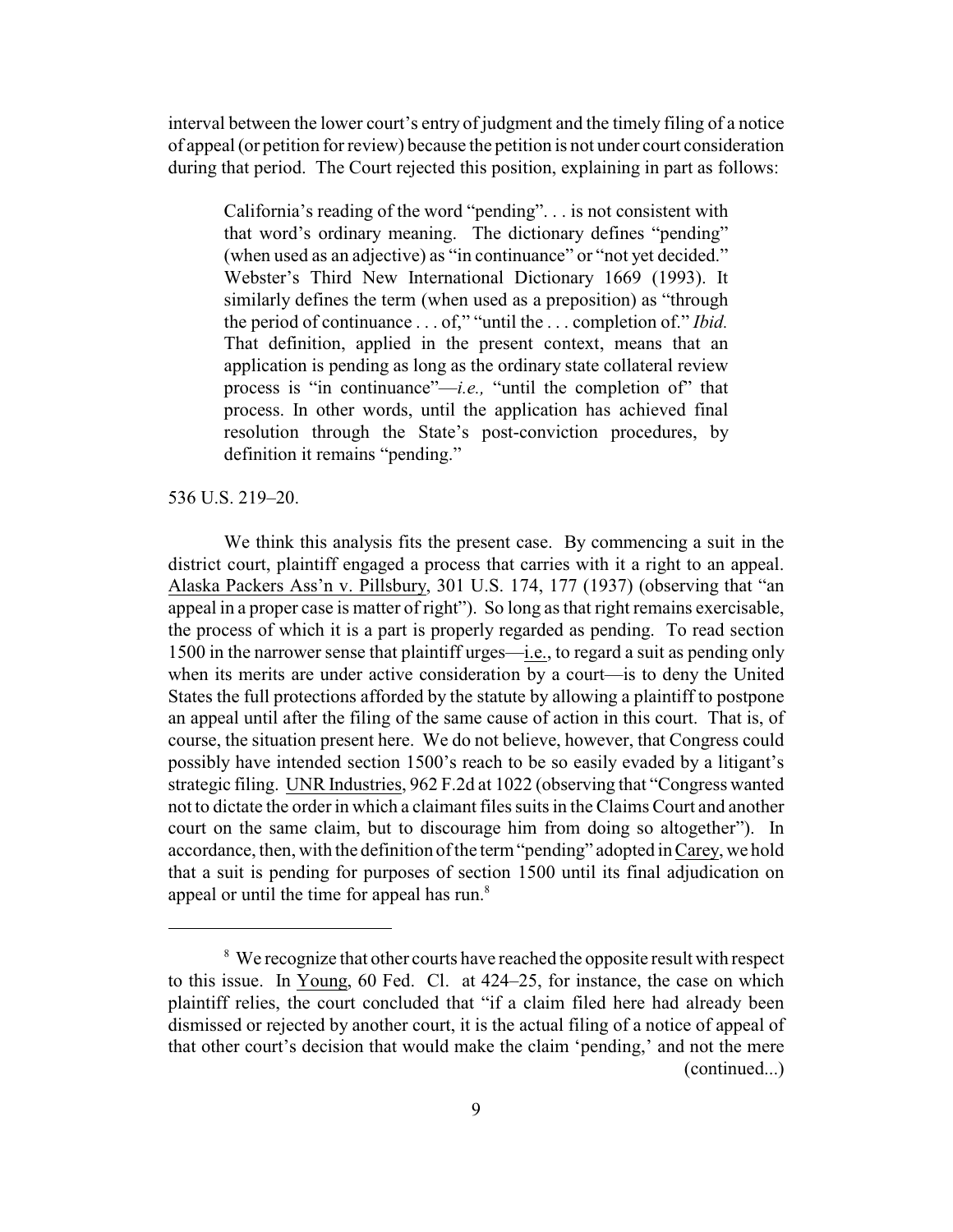Yet, even if the facts of Carey are found to be sufficiently distinguishable to limit the applicability of the Court's analysis therein, we cannot accept plaintiff's construction of section 1500. We see no meaningful distinction between the petition for certiorari that the UNR Industries court identified as a pending suit or process under section 1500, 962 F.2d at 1024, and plaintiff's Rule 60(a) motion. In either case, an application exists for some form of post-judgment relief that names the United States as a defendant and requires a judicial determination for its disposition. Plaintiff's Rule 60(a) motion was therefore a pending process within the meaning of section 1500 and jurisdiction is consequently lacking on that ground.

# B.

As an alternative argument, defendant asserts that plaintiff's claims, even if found to survive a section 1500 challenge, are nevertheless time-barred. This court's statute of limitations, set forth at 28 U.S.C. § 2501, provides that "[e]very claim of which the United States Court of Federal Claims has jurisdiction shall be barred unless the petition thereon is filed within six years after such claim first accrues." The Federal Circuit has held that "a claim 'first accrues' when all the events have occurred which fix the alleged liability of the defendant and entitle the plaintiff to institute an action." Hopland Band of Pomo Indians v. United States, 855 F.2d 1573, 1577 (Fed. Cir. 1988). The parties do not dispute that the events that would give rise to the government's alleged liability—the granting of land-use approvals by the BLM and the initiation of the extraction of minerals from Parcel B—occurred outside the statute of limitations period and that plaintiff was aware of those events, if not from their very start, then certainly no later than mid-1996 when he accompanied the BLM on its field survey of Parcel B. The only issue to be determined, then, is when plaintiff became legally entitled to institute an action to vindicate his claims. See Larson v. Domestic & Foreign Commerce Corp., 337 U.S. 682, 693 (1949) (observing that "[i]t is a prerequisite to the maintenance of any action for . . . relief that the plaintiff claim an invasion of his legal rights").

 $\frac{8}{2}$ (...continued)

fact that the time to appeal it has yet to run." Although we acknowledge the legitimacy of that interpretation, we believe the decision in Carey counsels in favor of the resolution reached here. See also Wilson v. Clark, 414 So.2d 526, 530 (Fla. Dist. Ct. App. 1982) (observing that "[t]he general rule is that an action remains pending in the trial court until after a final judgment and such time as an appeal is taken or time for an appeal expires. If an appeal is taken, the action is still pending until final disposition.").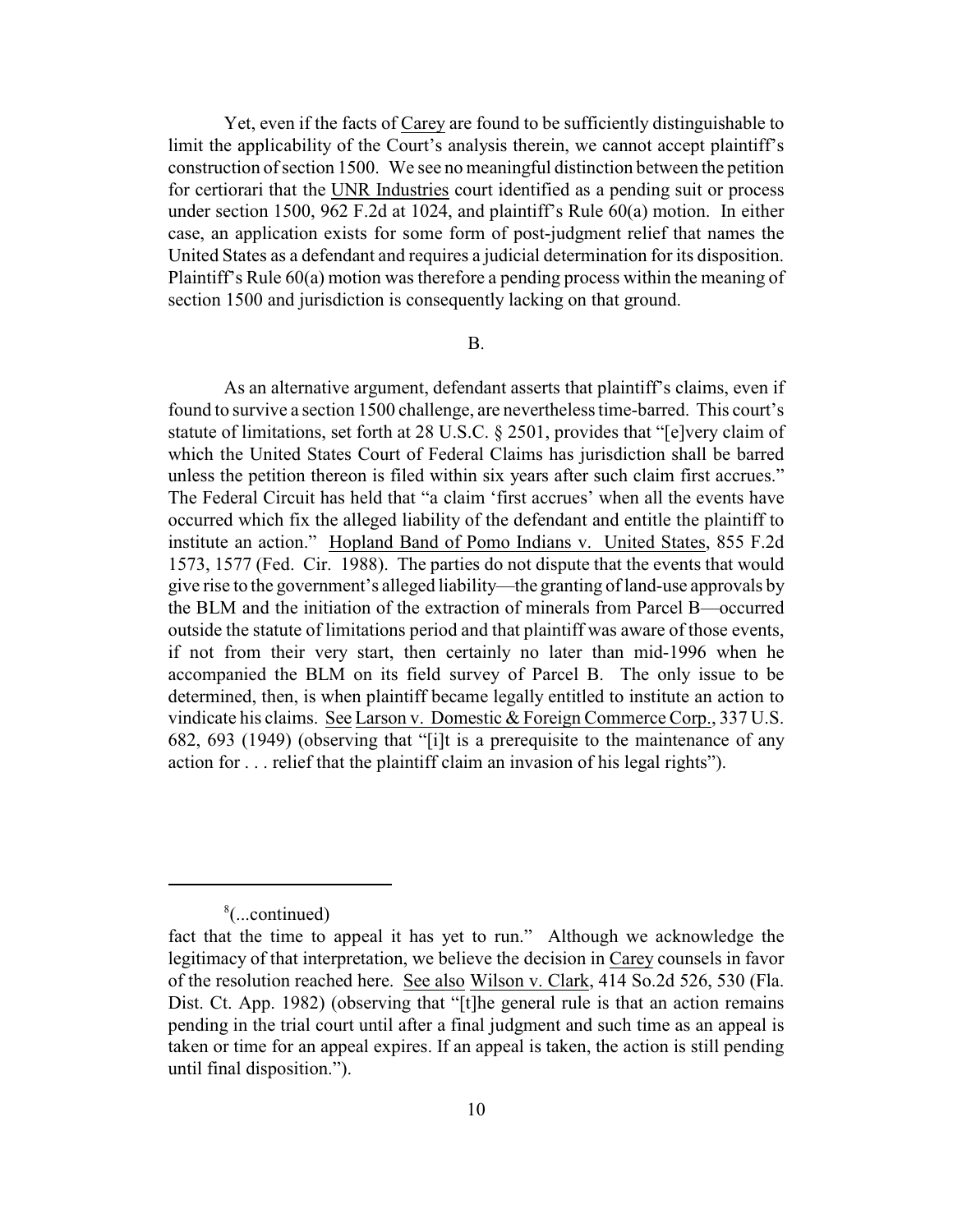Defendant identifies several dates on which it contends plaintiff acquired legal rights in the land that would have entitled him to bring suit.<sup>9</sup> Defendant observes first that plaintiff acquired a preference right in Parcel B at the latest on August 1, 1995, when plaintiff was found by the IBLA to have filed a timely allotment application. Bureau of Land Management v. William Carlo,Jr., 133 IBLA  $206<sup>10</sup>$  Defendant further notes that upon the vesting of this preference right, equitable title is also held by the applicant. State of Alaska v. 13.90 Acres of Land, 625 F.Supp. 1315, 1320 (D. Alaska 1985), aff'd sub nom. Etalook v. Exxon Pipeline Co., 831 F.2d 1440 (9th Cir. 1987). Defendant argues, however, that even under the case law upon which plaintiff relies—in particular Anne Lynn Purdy, 122 IBLA 209 (1992)—plaintiff received equitable title no later than April 16, 2003, the effective date of the administrative law judge's order approving plaintiff's allotment application for Parcel B.<sup>11</sup> It is within six years of this date, defendant maintains, that plaintiff must have filed suit to come within this court's statute of limitations period.

Plaintiff, for his part, acknowledges that the IBLA's August 1, 1995, decision conferred on him a vested preference right in Parcel B, but argues that such a right merely gave him priority over all later-filed applicants for the same parcel and is not legally sufficient to support a cause of action against the United States. In plaintiff's view, he could not have brought suit on his claims until he acquired either legal or equitable title to the affected land—eventsthat plaintiff maintains did not occur until

 $\degree$  The parties draw no distinction between the accrual date for a breach of trust claim and the accrual date for a taking claim. Although we can envision situations in which the two claims might arise separately—and thus accrue at different points in time—we do not explore that possibility here because we conclude, as discussed below, that both claims are out of time under any interpretation of the facts.

 $10$  Because preference rights traditionally vest upon the filing of an application for an allotment and relate back to the beginning of the original period of use and occupancy, State of Alaska v. 13.90 Acres of Land, 625 F.Supp. 1315, 1319 (D. Alaska 1985), aff'd sub nom. Etalook v. Exxon Pipeline Co., 831 F.2d 1440 (9th Cir. 1987), defendant suggests that plaintiff's interests in Parcel B may have arisen much earlier, either upon plaintiff's original pre-1971 occupancy of the land or upon his December 10, 1971, filing of an allotment application.

 $11$  Defendant explains that the decision of an administrative law judge, if not appealed, becomes final and effective 30 days after its receipt by the Office of the Regional Solicitor. Because the March 10, 2003, decision was received by that office on March 17, 2003, and was not the subject of an appeal, the decision became effective 30 days later on April 16, 2003.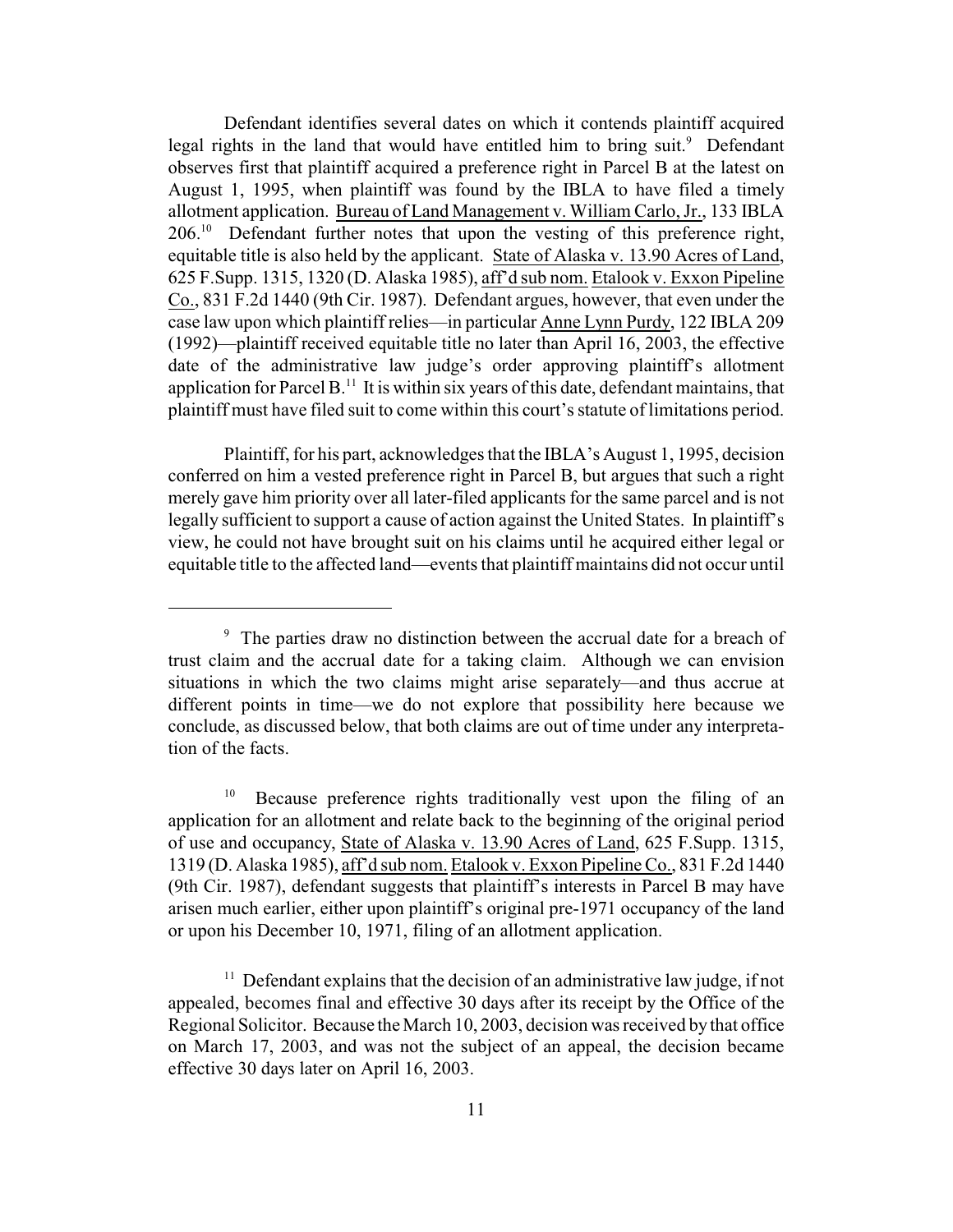the BLM issued his allotment certificate on July 22, 2004. Not until this later date, plaintiff argues, did the statute of limitations begin to run, making his February 18, 2010, complaint timely.

In support of his contention that he did not acquire legal or equitable title to Parcel Buntil the issuance of his allotment certificate, plaintiff relies primarily on the IBLA's decision in Purdy, 122 IBLA 209. According to plaintiff, the Purdy decision stands for the proposition that equitable title to land vests only when the BLM issues a written decision approving an allotment. Id. at 214. Plaintiff argues that the first and only time the BLM issued a written decision regarding Parcel B was on July 22, 2004, with its issuance of the allotment certificate. The administrative law judge's March 10, 2003, order approving plaintiff's allotment application for Parcel B, effective on April 16, 2003, was not sufficient to confer equitable title, in plaintiff's view, because it was not issued by the BLM.

As further evidence that the administrative law judge's March 10, 2003, order did not vest equitable title, plaintiff points to the May 25, 2004, BLM decision rejecting the various land-use approvals granted to the state of Alaska, Alyeska Pipeline, and Yukon Pacific Corporation. That decision, plaintiff maintains, demonstrates that other land-use approvals were in effect at the time of the 2003 decision, thereby preventing plaintiff's equitable title from vesting any earlier than May 25, 2004 (i.e., upon the termination of such approvals).

Plaintiff is correct that the filing of a timely allotment application does not confer equitable title. 43 C.F.R. § 2561.1 provides in relevant part as follows:

(e) The filing of an acceptable application for a Native allotment will segregate the lands. Thereafter, subsequent conflicting applications for such lands shall be rejected, except when the conflicting application is made for the conveyance of lands pursuant to any provision of the Alaska Native Claims Settlement Act (43 U.S.C. 1601 et seq.).

(f) By the filing of an application for allotment the applicant acquires no rights except as provided in paragraph (e) of this section. If the applicant does not submit the required proof within six years of the filing of his application in the proper office, his application for allotment will terminate without affecting the rights he gained by virtue of his occupancy of the land or his right to make another application.

We therefore cannot accept defendant's argument that equitable title vested, for the purposes of a statute of limitations analysis, on August 1, 1995. See also Purdy, 122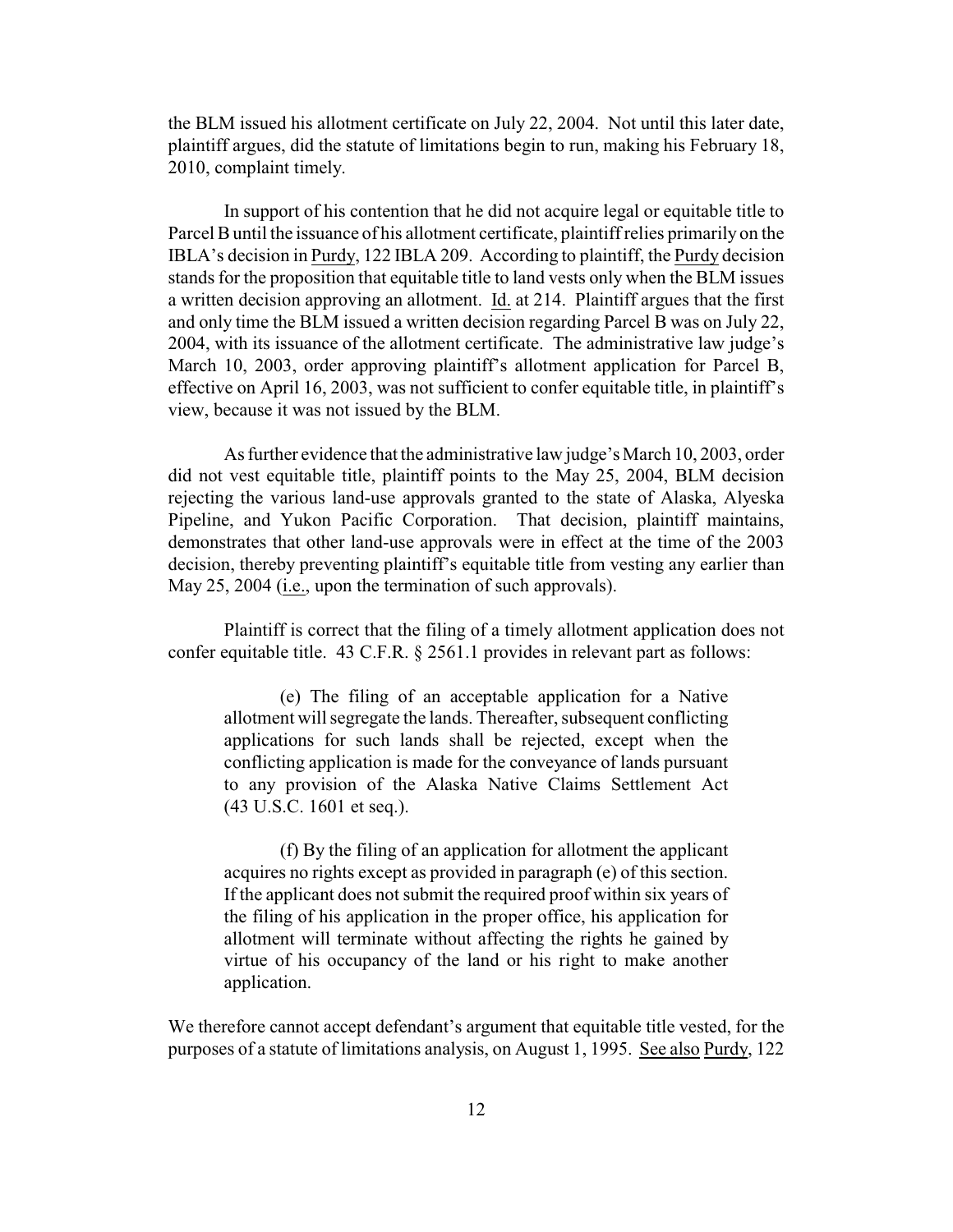IBLA at 213 n.12 (finding that "a preference right against conflicting claimants does not equate to establishment of equitable title as against the United States").

It is not the case, however, that plaintiff did not acquire equitable title until July 22, 2004. In Purdy, the IBLA found that equitable title is established when "an entryman has made his final proof, paid the amount of money required, and received a final certificate." Id. at 214. The IBLA went on to observe that "the acceptance of a Native allotment claim has generally been indicated by a written decision of BLM approving the allotment" and concluded that "this is the time when equitable title vests." Id. Contrary to plaintiff's assertion, however, we do not read Purdy as standing for the proposition that the BLM's acceptance of a Native allotment claim—and thus the vesting of equitable title—cannot occur without formal written approval by the BLM. Although the IBLA noted that the acceptance of a Native allotment application has "generally" been indicated by a written decision of the BLM approving the allotment, such language recognizes a common practice rather than a requirement. See, e.g., Webster's II New College Dictionary, 465 (1995) (defining "generally" as "[f]or the most part"; "usually").

Indeed, as defendant notes, the issuance of a written decision by the BLM would not occur where, as here, the agencywas contesting an applicant's entitlement to a Native allotment. In such a circumstance, it is the decision of the administrative law judge approving award of a Native allotment and the BLM's subsequent decision not to seek an appeal of that determination that constitutes the agency's acceptance of the Native allotment application and consequently establishes the applicant as a holder of equitable title.

Consistent then with Purdy, we believe that plaintiff obtained equitable title to Parcel B on April 16, 2003, the effective date of the administrative law judge's decision approving plaintiff's allotment application for Parcel B. As the Supreme Court explained in Benson Mining & Smelting Co. v. Alta Mining & Smelting Co., 145 U.S. 428, 433 (1892), "a party who has complied with all the terms and conditions which entitle him to a patent for a particular tract or public land, acquires a vested interest therein, and is to be regarded as the equitable owner thereof." The April 16, 2003, decision issued in plaintiff's favor confirmed that plaintiff, like the grantee in Benson, had satisfied all the terms and conditions for issuance of a patent for a particular tract of land. See also Wirth v. Branson, 98 U.S. 118, 121 (1878) (describing as "well settled" the rule that "when public lands have been surveyed and placed in the market, or otherwise opened to private acquisition, a person who complies with all the requisites necessary to entitle him to a patent in a particular lot or tract is to be regarded as the equitable owner thereof, and the land is no longer open to location"). At that point, nothing remained to be adjudicated or decided; the subsequent issuance of an allotment certificate was administrative in nature only and